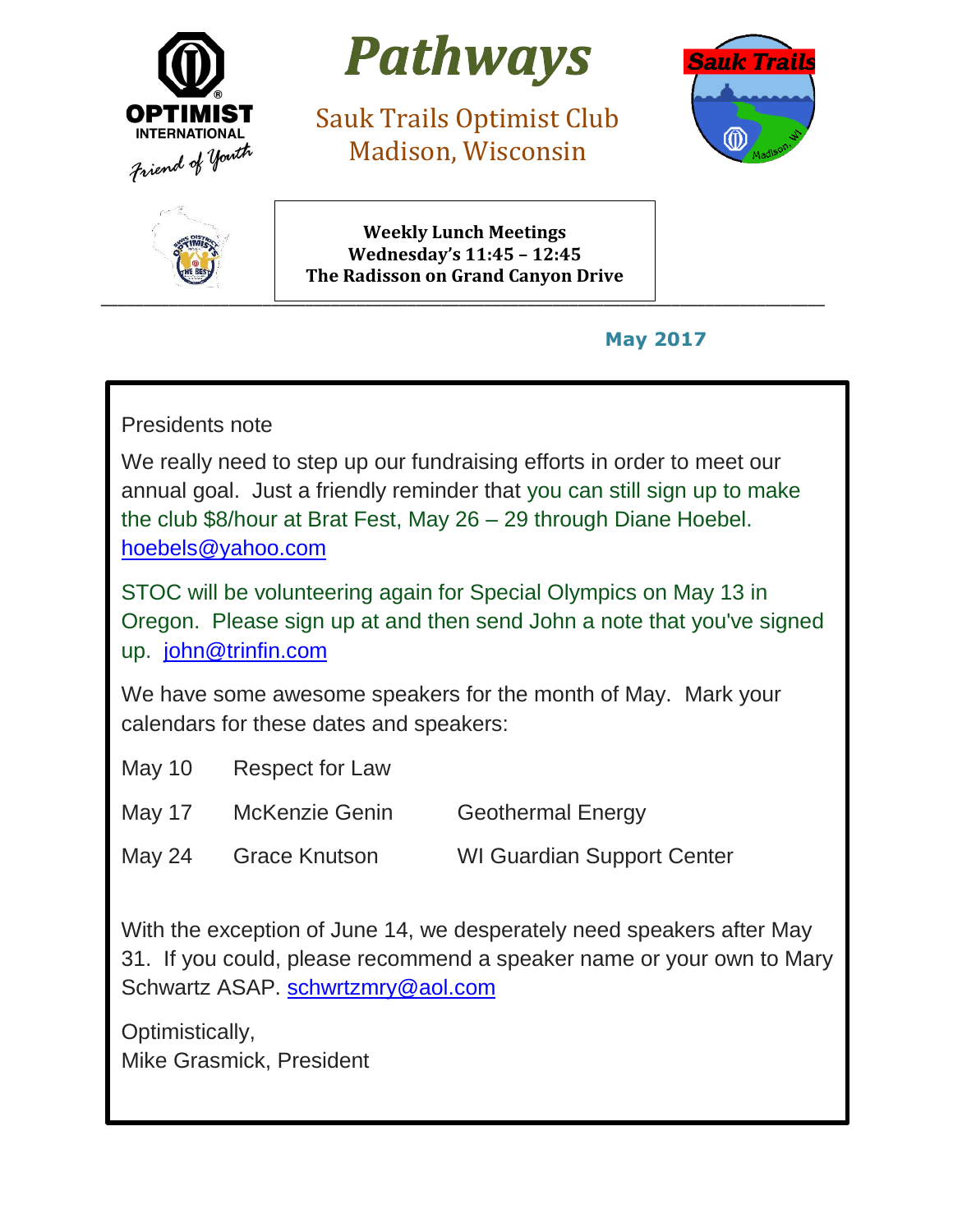

# **STOC Bulletin Board**

### **Sauk Trails Club Officers 2016-2017**

**President:** Mike Grasmick

**Vice President**: Dan Chart

**Secretary**: Rick Thomas

**Treasurer:** Bob Wortinger

**Past President**: Carole Klopp

### **Board of Directors**

Steve Bailey John Fons Rick Conne Dashni Sathasivam Nancy Hach Kathy Johnson

Run Mad Town May 27-28, 2017 STOC Fundraiser opportunity Mark your calendars and watch for further details.

April Birthdays Mary Poole 17

Newsletter Editor: Liv Sandberg jlivsandberg@gmail.com

## **Next District Conference**

SWIS 3rd Quarter Conference, 2016-2017 May 13<sup>th</sup>, 2017 at Kalahair, WI

Come and see the Oratorical winners from across all the Zones compete for a \$2500 scholarship.

[http://swisdistrict.org/client/client\\_images/uploads/](http://swisdistrict.org/client/client_images/uploads/pdfs/newsletters/DISTRICT_NL_89683.pdf) [pdfs/newsletters/DISTRICT\\_NL\\_89683.pdf](http://swisdistrict.org/client/client_images/uploads/pdfs/newsletters/DISTRICT_NL_89683.pdf)

# Special Olympics Regional May 13th , 2017 Location: Oregon High School track field

The Special Olympics track meet is just six weeks away! We need as many volunteers as possible to make this another great event. We will once again be escorting athletes from the staging area to their races and then to the awards ceremonies from both the red and blue race tracks. We all must sign up to volunteer directly with Special Olympics Wisconsin at<http://www.specialolympicswisconsin.org/volunteer-events/r6-regional-athletics-oregon/>

It's most helpful if people can stay the entire day, once you get in the rhythm of the event it goes pretty smoothly and lunch is included for free! But there are options for working half of the event as well. The 'official' times for partial days are 9am-1pm and 12:30pm – 4pm. The reality is that races don't start until almost 10:30a and should be complete around 3pm, so the times we really need people are  $10:30-1$  p and  $1-3:30$  p.

We'd love to have a STOC breakfast again, if we get enough people who will be there and want to gather for social purposes before the even we will make arrangements. Please contact John Scherer with any questions.

John 608-829-1010 [john@trinfin.com](mailto:john@trinfin.com)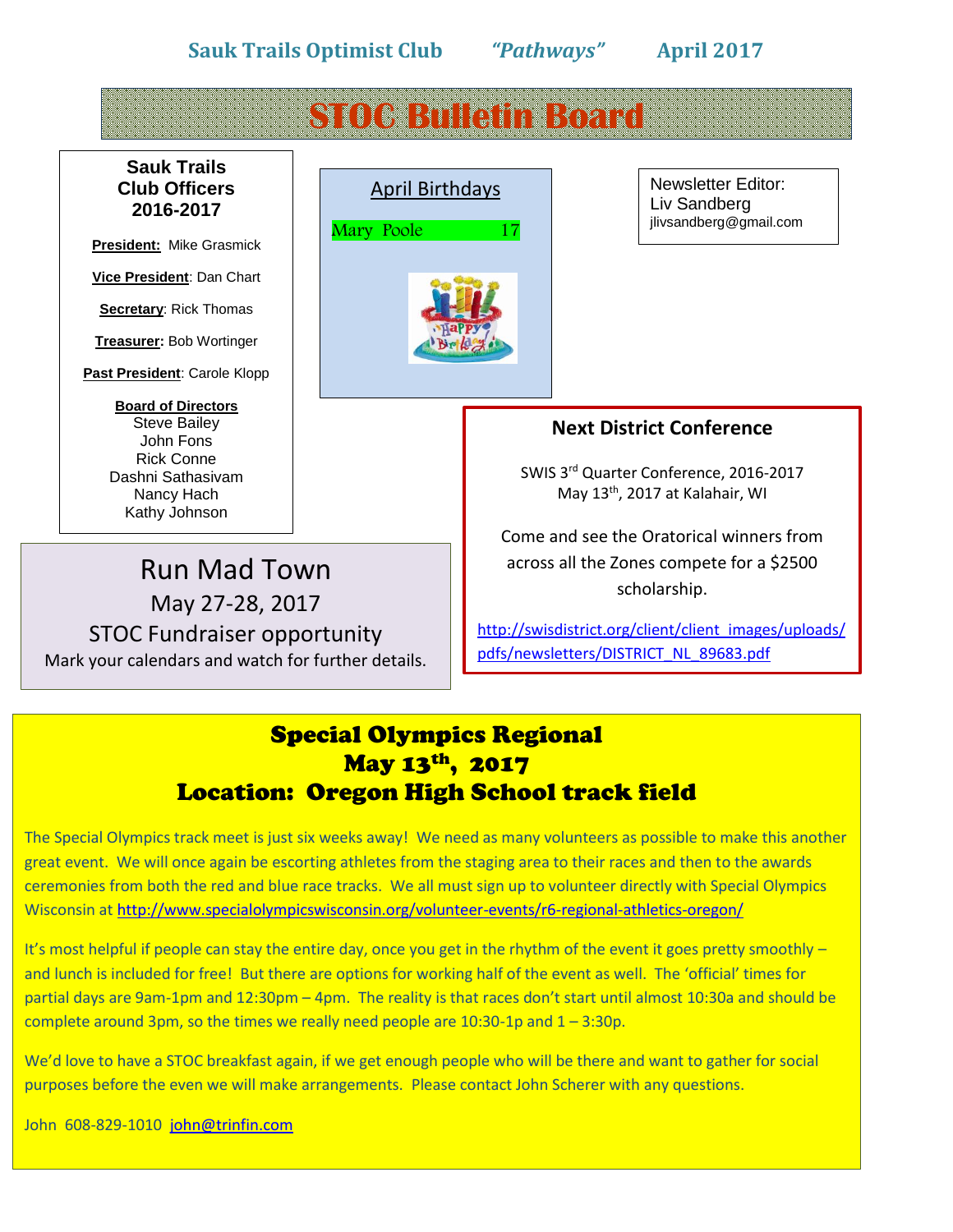| <b>Date</b>   | <b>Speaker</b>         | <b>Topic</b>                             |
|---------------|------------------------|------------------------------------------|
| May 3         | <b>Katy Schalles</b>   | Insights & challenges facing independent |
|               |                        | business owners in Madison               |
| <b>May 10</b> | <b>Respect for Law</b> | <b>Honoring Madison Police Officers</b>  |
| May 17        | <b>McKenzie Genin</b>  | <b>Geothermal Energy</b>                 |
| May 24        | <b>Grace Knutson</b>   | Wisconsin Guardianship Support Center    |
| <b>May 31</b> | Open                   |                                          |
| June 7        | Open                   |                                          |
| June14        | <b>Steve Schmitt</b>   | <b>Madison Mallards</b>                  |
| June 21       | Open                   |                                          |
| June 28       | Open                   |                                          |
|               |                        |                                          |

### **Many thanks to Dashni for lining up 3 of our May speakers!**

Let's have a great turnout on May 10<sup>th</sup> for our annual **Respect for Law** program, honoring two officers from the Madison West Precinct.

Please note: Mayor Soglin, who was to speak on May 3<sup>rd</sup>, had a scheduling conflict. We are in contact with his office and hope to have him rescheduled soon.

*Speaker Committee: Mary Schwartz, Carole Klopp, John Fons, & Steve Bailey*you know of someone who would be interested in talking to the club, please let us know and we would be happy to contact them.

*Speaker Committee: Mary Schwartz, Carole Klopp, John Fons, & Steve Bailey*

## **SAUK TRAILS – Madison Club WEBSITE**

#### **[www.sauktrailsmadisonoptimist.org](http://www.sauktrailsmadisonoptimist.org/)**

There have been some recent questions on the receiving of the monthly STOC Newsletter. The current STOC Newsletter and previous newsletters are available on the [www.sauktrailsmadisonoptimist.org](http://www.sauktrailsmadisonoptimist.org/) website.

The newsletters are in the ABOUT tab under NEWSLETTERS. The Current and Past Newsletters available as PDF's:



### **To acquire the newsletter, CLICK on the 'PDF Download' of CHOICE.**

If you have any problems acquiring the Newsletter or are NOT receiving the monthly message, please contact me so we can correct that situation. Optimistically, **Bonnie Spindler** [blspindler@charter.net](mailto:blspindler@charter.net) 850-9561 (H)

Sauk Trails Website Coordinator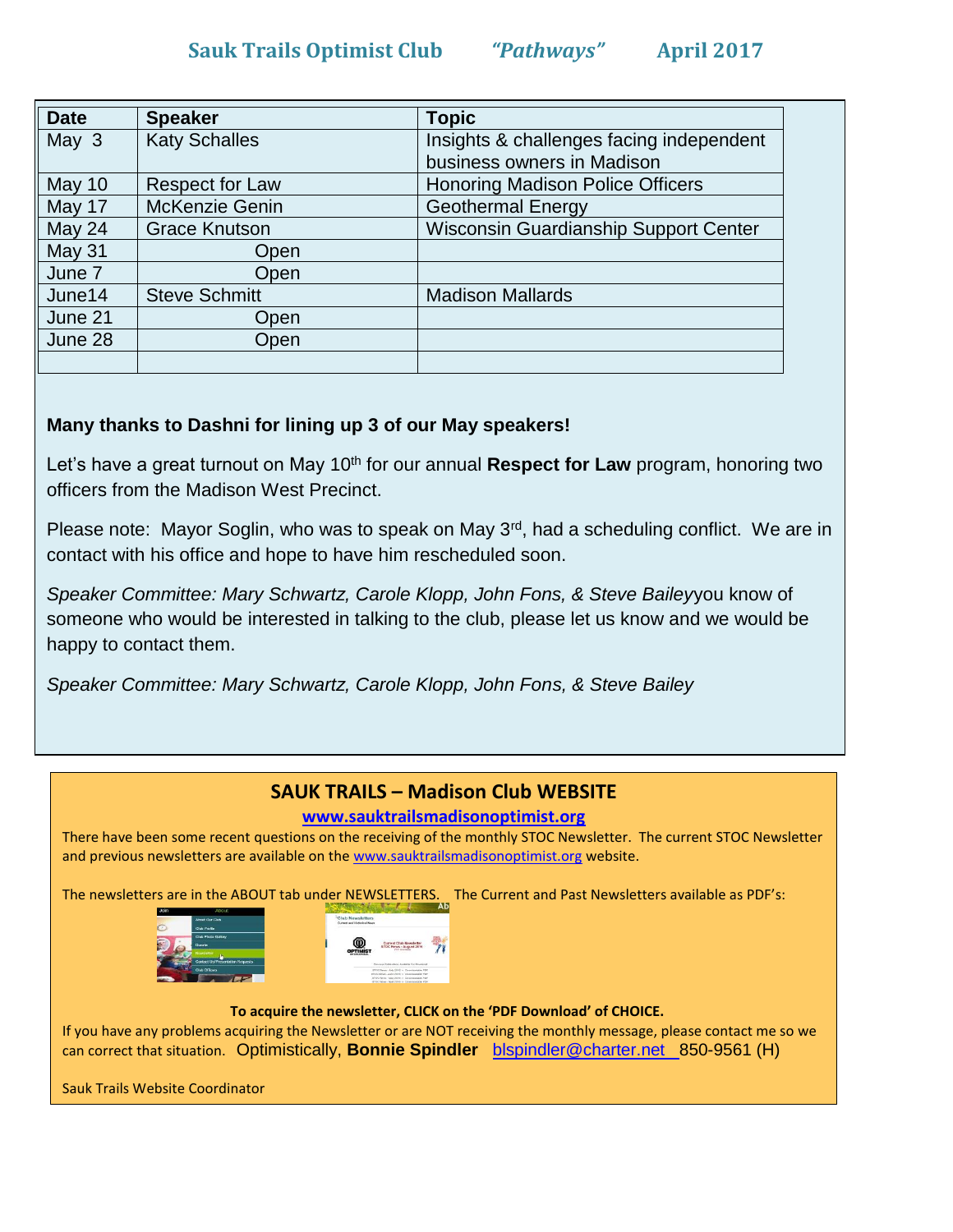There are two opportunities to earn funds for the Sauk Trails Optimist Club this Memorial Day weekend.

The Brat Fest is taking place May 26 – May 29. We have 9 shifts covered by Optimists and 4 covered by Spartan Youth Service. We will earn \$8.00 per hour. If you are interested in volunteering, please email Diane Hoebel a[t hoebels2618@yahoo.com.](mailto:hoebels2618@yahoo.com)

The other event is Run Madtown which is taking place May 27 -28. We have six Optimist members that have signed up for far. Our club will earn \$9.00 per hour. If you are interested in signing up, go to Run Madtown - Get involved – volunteer.



# **2017 STOC Snap Shots**

Joel Weitz President and owner of Vitense Golf

# **The Optimist Creed**

### *Promise yourself…*

**To be so strong that nothing can disturb your peace of mind.**

**To talk health, happiness and prosperity to every person you meet.**

**To make all you friends feel that there is something in them.**

**To look at the sunny side of everything and make your optimism come true.**

**To think only of the best, to work only for the best and expect only the best.**

**To be just as enthusiastic about the success of others at you are about your own.**

**To forget the mistakes of the past and press on to the greater achievements of the future.**

**To wear a cheerful countenance at all times and give every living creature you meet a smile.**

**To give so much time to the improvement of yourself that you have no time to criticize others. To be too large for worry, too noble for anger, too strong for fear, and too happy to permit the presence of trouble.**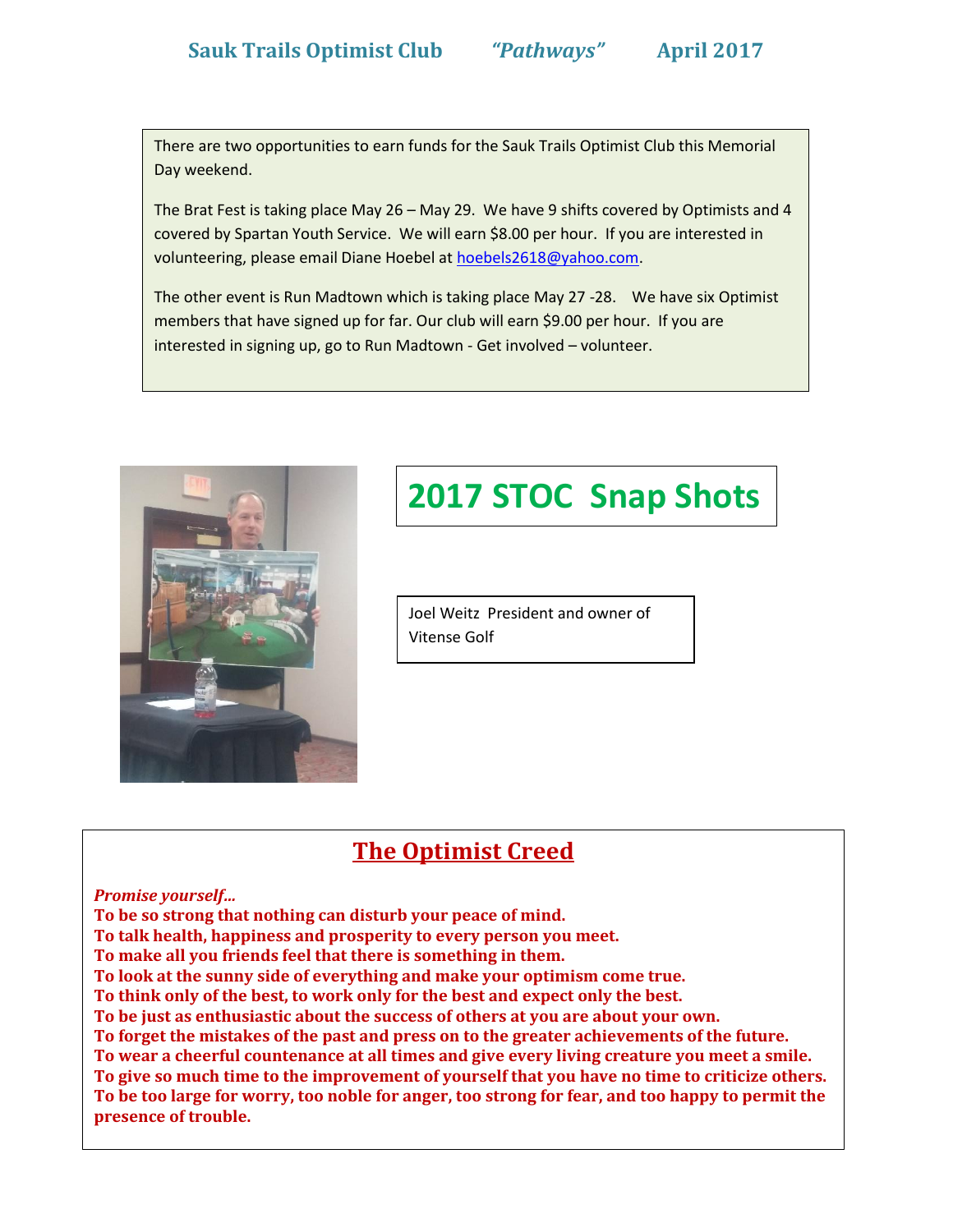### SAUK TRAILS OPTIMIST CLUB BOARD OF DIRECTORS MEETING Tuesday, April 11, 2017 **MINUTES**

PRESENT: Mike, Rick T., Steve, Kathy, Carole, Rick C., Nancy, John, Bob, Dan, Dashni

### Absent:

The meeting was called to order at 5:33 p.m.

- 1. **Addition to Agenda**: Mustard Days, Oratorical contest, Bylaws and Policies
- 2. **Approval of Board Minutes from 3/14/2017**. Carole moved to approve, Steve seconded, Passed unanimously.
- 3. **Acceptance of February Financial Reports:**  The Board discussed the Vanguard Bond fund investment currently with a balance of \$3,849. No changes deemed necessary at this time**.** Carole moved to accept February financial reports. Dashni seconded. Passed unanimously.
- 4. **Membership Report Update**:.

We are at 41 members.

### 5. **Old Business**

- 1. Service Essay winners will read their essays at tomorrow's meeting. The Zone contest judges will receive an honorarium. The Oratorical contest will be at Memorial High School at 1:00 on April 22. Dashni moved that we use the honorarium from a judge that has declined it for gift certificates for the winners. Carole seconded. Passed unanimously.
- 2. Madison Marathon and Bratfest have spots available
- 3. Nominating committee Dan C., Dan B. and Todd will work on getting nominees
- 4. Policies were approved at the board meeting on March  $14<sup>th</sup>$ . The Bylaws were approved at the club meeting on March 15<sup>th</sup>.
- 5. May 24<sup>th</sup> may be the next social meeting. Liv, Carole, and Jacci are working on this event.

### 6. **New Business**

- A. Spirit Day has enough chaperones. Thank you to everyone who is helping out
- B. We will plan on doing the Fundcrazr again this year
- C. Mustard Days We will plan on doing it again this year.

D. Christmas Party – Walmart has changed its donation policy, but we do not have a confirmation as of yet. Carole moved that the STOC will support the Christmas party whether or not we get the donation from Walmart. Kathy seconded, Passed unanimously. E. Dan Chart is looking into a fundraising opportunity at the Kohl Center for next winter.

7. Adjourn to May 9<sup>th</sup> at 5:30, Kathy moved to adjourn, John seconded, meeting adjourned at 6:20 p.m.

Respectfully submitted,

Rick Thomas, Secretary